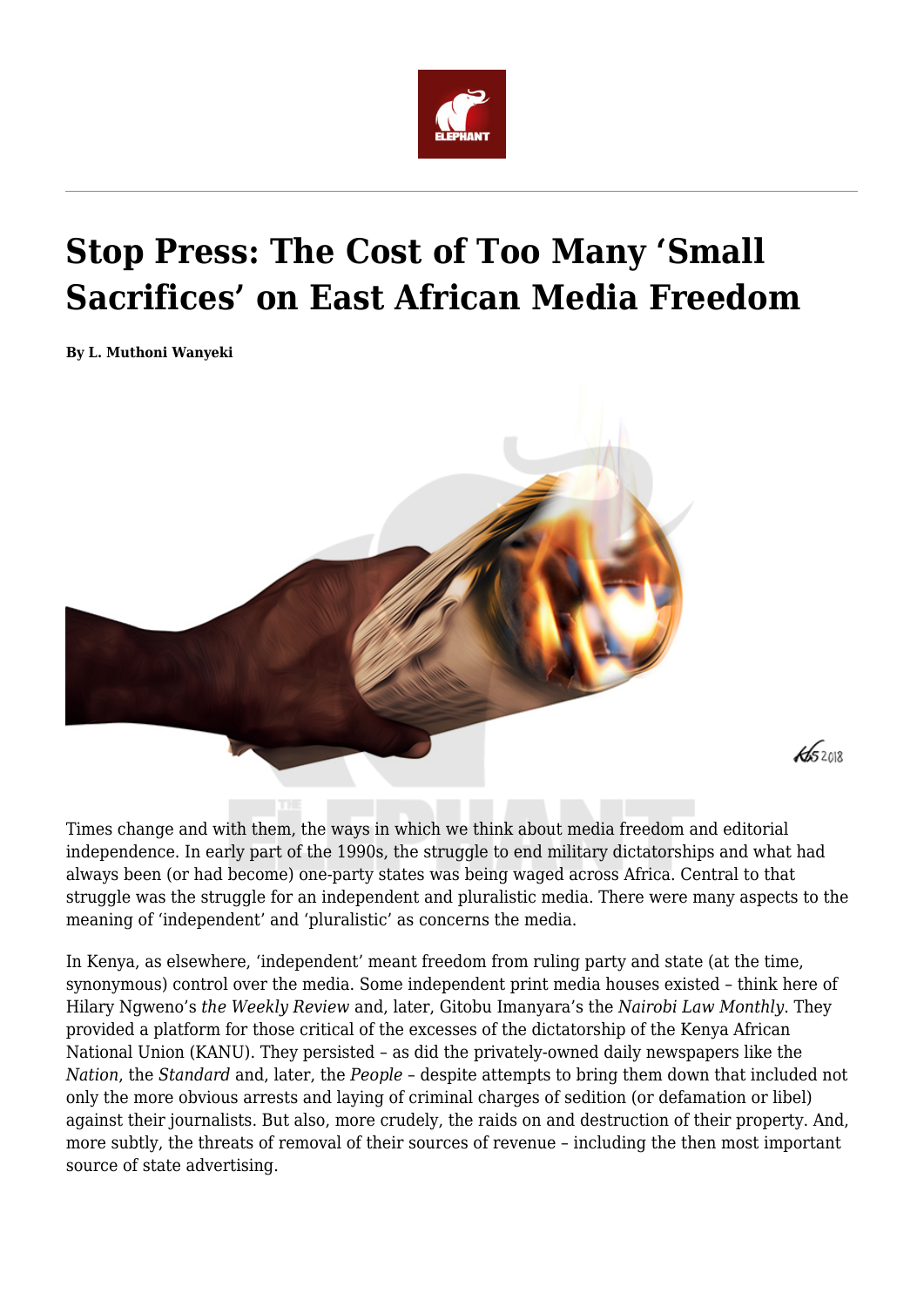It's slippery slope. Times change. The impulse to silence dissent, however, never does. Just the ways in which that impulse is realised

Broadcasting, however, remained in the hands of the state (read the ruling party). What were meant to be 'public' broadcasters—like the *Kenya Broadcasting Corporation* (KBC) then the *Voice of Kenya* (VOK) – did serve up educational and entertainment programmes. The KBC probably, as a result, now has the biggest archive of Kenya's musical traditions as well as its early musical pioneers. But its political programming reflected the poor understanding of 'public'. It was, in effect, a party/state mouthpiece. With licensing denied to any and all attempts at private broadcasting until the Kenya Television Network finally broke through.

Fast forward to the present. The 'public' broadcaster is largely irrelevant in terms of audience share (and) with few exceptions, ownership of the private broadcasting scene is dominated by key political figures and families

The agitation for media freedom and editorial independence thus included demands for the removal of criminal charges of sedition. Protests at the ever-skyrocketing payments awarded by a thencompliant judiciary for defamation and libel to the party/state figures of the time. Attempts to build a more diverse advertising base. And demands to open up the airwaves.

But there was awareness, even then, of the dangers of a media landscape dominated by private owners – and of the dangers of equally monopolising cross-media ownership. Hence the demand not only for 'independent' media ownership – meaning, at the time, independence from the party/state. But also for 'pluralistic' media ownership – meaning a genuinely 'public' broadcaster and better regulation of the same, regulation too on cross-media ownership as well as allowances for genuine 'community' broadcasters (not understood then in ethnic terms).

Fast forward to the present. The 'public' broadcaster is largely irrelevant in terms of audience share. We have private broadcasters. With few exceptions, ownership of the private broadcasting scene is dominated by key political figures and families. We have community broadcasters. With equally few exceptions, what presents as being 'community' broadcasters are really private broadcasters that operate in local languages – not media produced by, for and on behalf of the communities they serve.

What presents as being 'community' broadcasters are really private broadcasters that operate in local languages not media produced by, for and on behalf of the communities they serve

As for the print media, it is not that obvious and crude attempts at controlling their content no longer exist (think the Artur brothers). 'Brown envelope' journalists are common. As are 'brown envelope' editors who decide to run, slant or spike stories depending on their paymaster of the day. But 'brown envelope' journalists and editors, who do it for money, are not the worst of the lot. The worst of the lot are the journalists and editors who believe in and propound the political (and ethnic) divisions of the day.

Then there are the managers and owners. Or those who act on their behalf. Some of whom, no doubt, genuinely believe the political pressures they are subjected to on this or that sometimes require 'small' sacrifices. If a Tanzanian President is so outraged by a political cartoon that sales of one of their outlets are not allowed for months on end, it may be considered that the departure of